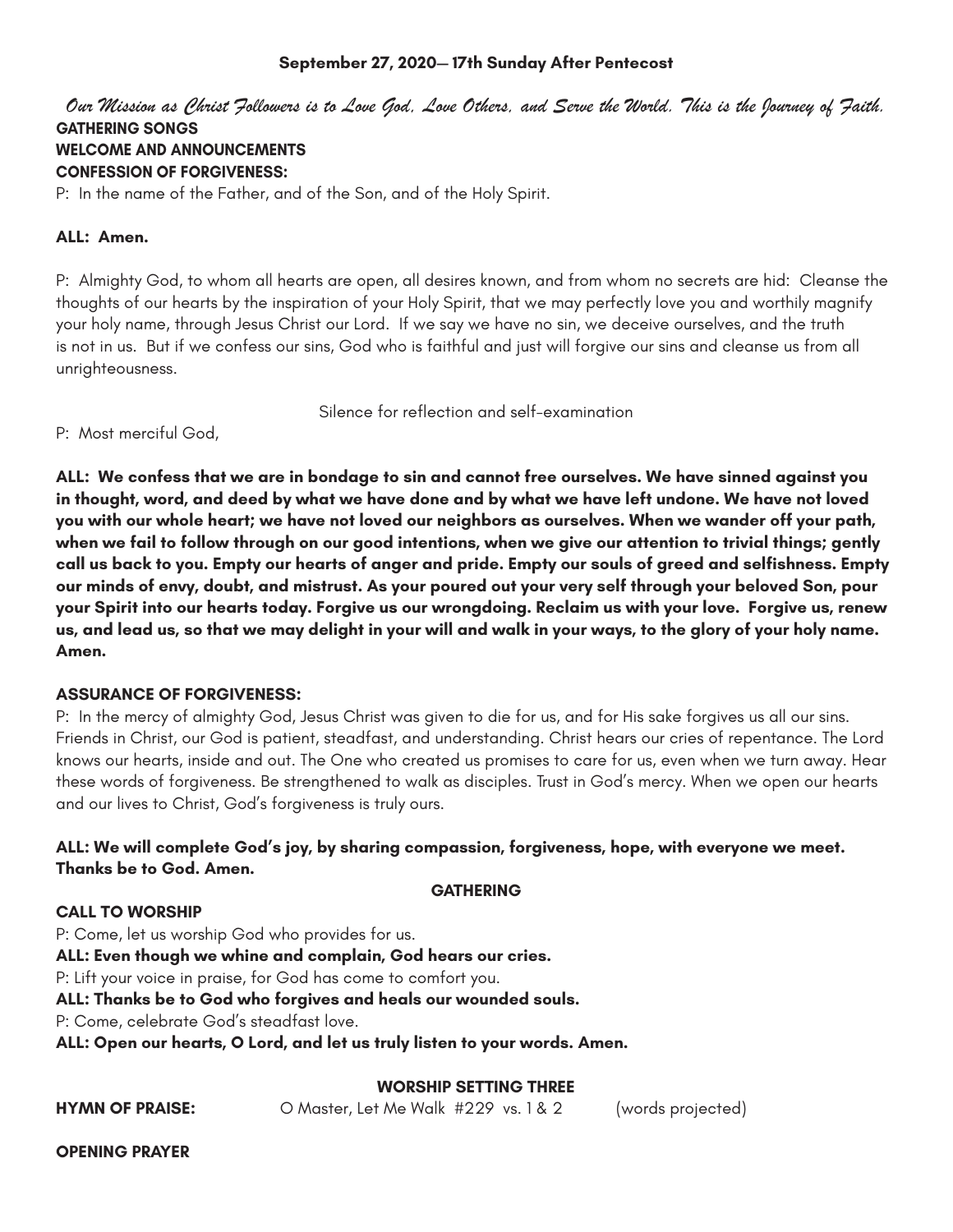P: God of second chances,

**ALL: You are always there for us. In the midst of our grumbling, we yearn to find the strength of our convictions. In the course of our struggles, we long to soldier humbly on, forsaking positions of power and authority. We want to work gladly in your vineyard, without thought of reward or acknowledgement. Renew us in your compassion and grace, that our eyes may be opened to your presence and our minds may filled with the very mind of Christ. Amen.** 

|                                                                             | THE WORD OF THE LORD                  |                             |
|-----------------------------------------------------------------------------|---------------------------------------|-----------------------------|
| <b>FIRST READING:</b><br>P: The Word of the Lord.<br>ALL: Thanks be to God. |                                       | Exodus 17:1-7               |
| <b>SECOND READING:</b><br>P: The Word of the Lord<br>ALL: Thanks be to God. |                                       | Philippians 2:1-13          |
| <b>HALLELUJAH:</b><br>"Glory be to you, O Lord"                             | (Before reading)                      | page 78<br>page 79          |
| <b>GOSPEL:</b><br>"Praise be to you, O Christ"                              | (After reading)                       | Matthew 21:23-32<br>page 79 |
| <b>HYMN OF THE DAY:</b>                                                     | "Great is Thy Faithfulness" vs. 1 - 2 | (words projected)           |
| <b>MESSAGE:</b>                                                             | "Is God Here With Us, or Not?"        | <b>Pastor Ken Waag</b>      |
| <b>HYMN OF THE DAY:</b>                                                     | "Great is Thy Faithfulness" vs. 3     | (words projected)           |
| THE APOSTLES' CREED                                                         | <b>WE RESPOND TO GOD'S GRACE</b>      |                             |

## **PRAYERS OF THE CHURCH:**

P: Lord in your mercy.

**ALL: Hear our prayer.**

# **OFFERING INVITATION:**

P: It's easy to look to our own interests, but God calls us to look to the interest of others. For in so doing, we share the mind of Christ. Let us dedicate ourselves to lives of generosity and service, as we collect today's offering.

# **PERSONAL OFFERING RESPONSE:**

# **WAYS TO GIVE**



Go to this webpage to donate: faithlutherangf.com/donate



Every service we take time to receive a tithe. You can also stop by the church office, Tuesday - Friday 9am - 5pm



Send your contribution to 1300 Ferguson Drive, Great Falls MT 59404